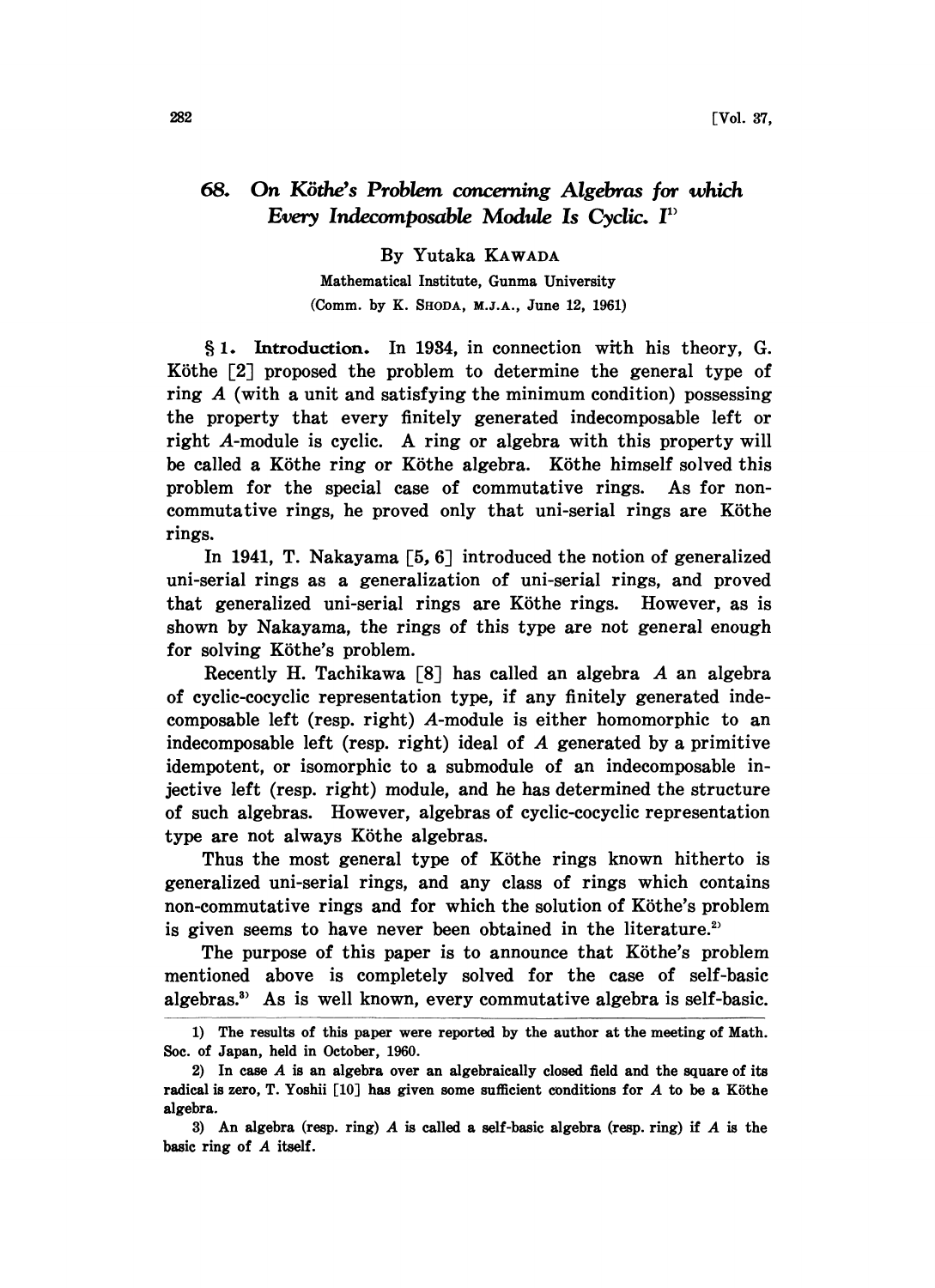Accordingly, our solution is, as far as algebras are concerned, the first result in the study of Köthe's problem for the case of noncommutative rings. Our precise results are stated in  $\S$  $\Omega$  and 3 where a more general case is treated and the phrase "as far as algebras are concerned" is shown to be not necessary in the above sentence.

The author wishes to express his hearty thanks to Professor K. Morita for his constant encouragement and criticism during this work.

§ 2. Statement of the results, I. Throughout this paper  $A$  will be assumed to be a ring which has a unit 1 and satisfies the minimum condition for left ideals, and we shall denote by  $N$  the radical of  $A$ . By a left (resp. right) A-module and a homomorphism we shall mean respectively a unital left (resp. right) A-module and an A-homomorphism. As is defined in the introduction, a ring  $A$  is called a Köthe ring if it satisfies next two conditions:

(a) Every finitely generated indecomposable left A-module is homomorphic to A.

(a\*) Every finitely generated indecomposable right A-module is homomorphic to A.

In order to state our results we shall define here some notions related to A-modules and A-homomorphisms.<sup>4</sup> Let  $\mathfrak{L}_1$  and  $\mathfrak{L}_2$  be left<br>A-modules and  $\mathfrak{M}_1$ ,  $\mathfrak{M}_1$ ,  $\mathfrak{M}_2$  and  $\mathfrak{N}_2$  A-submodules such that  $\mathfrak{L}_1 \supset \mathfrak{M}_1 \supsetneq \mathfrak{N}_1$ <br>and  $\mathfrak{L}_2 \supset$ A-modules and  $\mathfrak{M}_1$ ,  $\mathfrak{M}_2$  and  $\mathfrak{N}_2$  A-submodules such that  $\mathfrak{L}_1 \supset \mathfrak{M}_1 \supset \mathfrak{M}_1$ <br>and  $\mathfrak{L}_2 \supset \mathfrak{M}_2 \supset \mathfrak{N}_2$ . If for a given homomorphism  $\varphi: \mathfrak{N}_1 \to \mathfrak{N}_2$ <sup>55</sup> there exists a homomorphism  $\Phi$ :  $\mathfrak{M}_1 \rightarrow \mathfrak{M}_2$  which coincides with  $\varphi$  on  $\mathfrak{N}_1$ , then  $\varphi$  is said to be extendable to  $\Phi$ , and  $\Phi$  is called an extension of  $\varphi$ . If  $\varphi$ has no extension such that  $S(\mathfrak{M}_1)=S(\mathfrak{N}_1)$ ,<sup>6</sup> then  $\varphi$  is said to be restrictedly maximal. Furthermore if  $\varphi$  has no extension without any restriction, then  $\varphi$  is merely said to be maximal. Next, a left A-module  $\mathfrak{M}(+0)$  will be said to be quasi-primitive if it is homomorphic to a primitive left ideal of A. More strongly, a left A-module  $\mathfrak{M}(0)$  is called a uni-serial module if it has a unique composition series.

For the case of self-basic algebras our characterization of Köthe algebra will be stated as follows:

Let A be a finite dimensional self-basic algebra over a commutative field, N the radical of A and  $e_n$ ,  $e_n$ ,  $e_n$ ,  $\cdots$  the primitive idempotents of  $A$ . Then in order that  $A$  be a Köthe algebra it is necessary and sufficient that the following conditions are satisfied:

I. Let  $Ae_{\lambda}g$  be an arbitrary quasi-primitive left A-module.<sup>7</sup>

<sup>4)</sup> As to denomination of most of these notions we shall follow H. Tachikawa [7].

<sup>5) &</sup>quot;Homomorphism  $\varphi:\mathbb{R}_1\to\mathbb{R}_2$ " means a homomorphism  $\varphi$  of  $\mathbb{R}_1$  into  $\mathbb{R}_2$ .

<sup>6)</sup> For a left A-module  $\mathfrak{M}$  we always denote its socle by  $S(\mathfrak{M}); S(\mathfrak{M}) = \{u \mid Nu = 0,$  $u \in \mathfrak{M}$ .

<sup>7)</sup> By  $Ae_{\lambda}g$  we always mean a quasi-primitive left A-module with a generator g.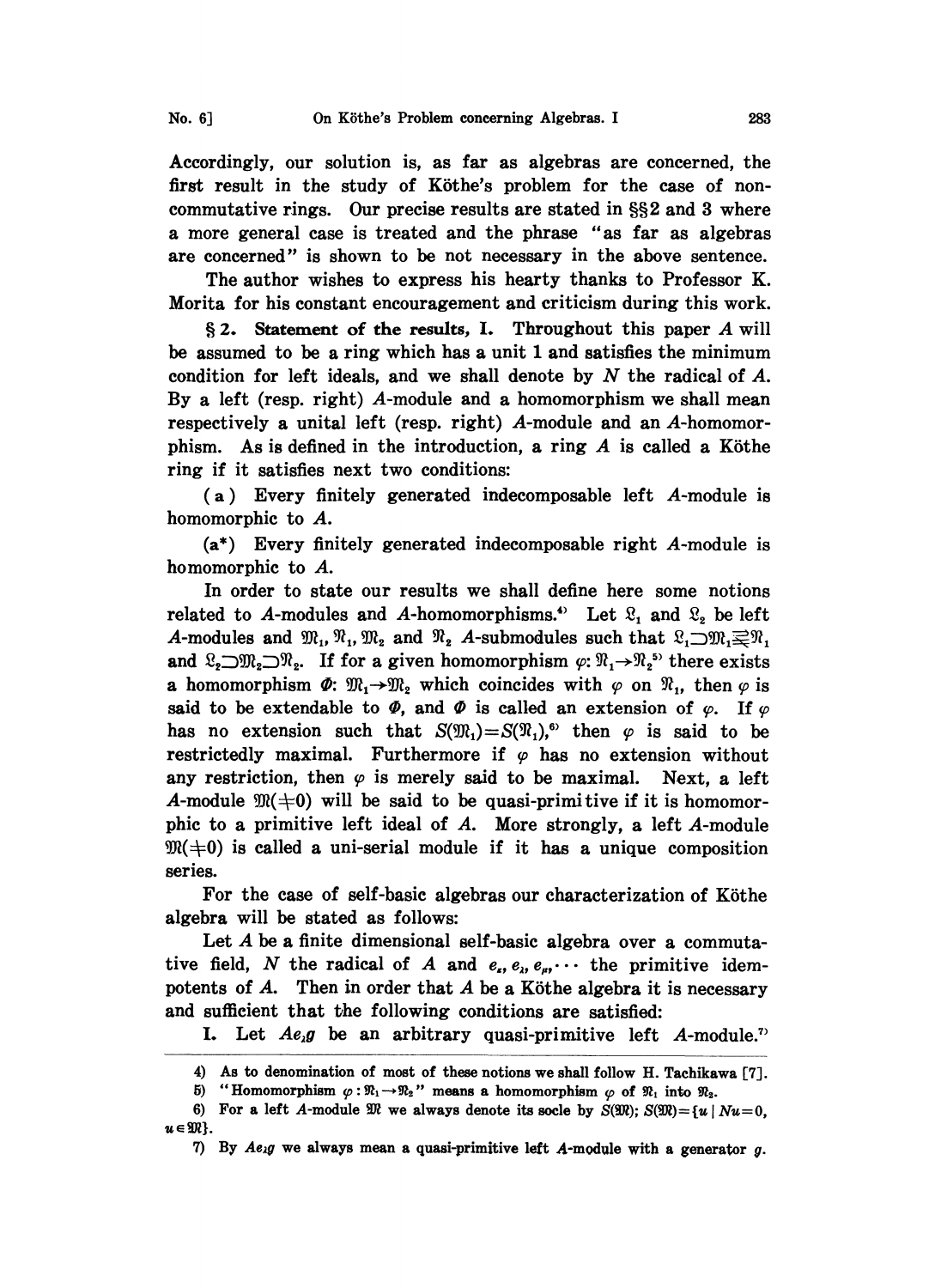284 **Y. KAWADA V. KAWADA V. VOL. 37,** 

Then its socle is isomorphic either to a simple left A-module or to a direct sum of two simple left A-modules which are not isomorphic to each other; that is, we have either  $S(Ae,g) \approx Ae_e/Ne_e$  or  $S(Ae,g)$  $\approx Ae_{\epsilon}/Ne_{\epsilon} \oplus Ae_{\epsilon}/Ne_{\epsilon}$ , with  $Ae_{\epsilon} \neq Ae_{\epsilon}$ .

II. Assume that both  $Ae_{\lambda}g_1$  and  $Ae_{\lambda}g_2$  are not simple and  $S(Ae_{\lambda}g_1)$  $\approx S(Ae_1g_2)\approx Ae_1/Ne_1$ . Let  $\varphi$  be an isomorphism of  $S(Ae_1g_1)$  onto S  $(Ae_ig_2)$ . Then either  $\varphi$  is extendable to a monomorphism  $\Phi_1$ :  $Ae_ig_1$ 

 $\rightarrow$  Ae<sub>i</sub>g<sub>2</sub>, or  $\varphi^{-1}$  is extendable to a monomorphism  $\Phi_2$ : Ae<sub>i</sub>g<sub>2</sub> $\rightarrow$  Ae<sub>i</sub>g<sub>1</sub>.<br>III. Assume that  $S(Ae_{i_1}g_1) \approx S(Ae_{i_2}g_2) \approx S(Ae_{i_3}g_3) \approx Ae_{i}/Ne_i$ . There exists at least one monomorphism which maps one of Ae III. Assume that  $S(Ae_i,g_1)\approx S(Ae_i,g_2)\approx S(Ae_i,g_3)\approx Ae_i/Ne_i$ . Then there exists at least one monomorphism which maps one of  $Ae_{i}g_{i}$ ,  $Ae_{\lambda_1}g_2$  and  $Ae_{\lambda_2}g_3$  into one of the others.

IV. Assume that  $S(Ae_i,g_i) \approx S(Ae_i,g_i) \approx Ae_i/Ne_i\oplus Ae_i/Ne_i$ , i.e. S  $(Ae_{\lambda},g_1)=Ae_{\lambda}u_1e_{\lambda}g_1\oplus Ae_{\lambda}v_1e_{\lambda}g_1(u_1, v_1 \text{ in } N)$  and  $S(Ae_{\lambda},g_2)=Ae_{\lambda}u_2e_{\lambda}g_2\oplus Ae_{\lambda}$  $v_2e_{\lambda_2}g_2(u_2, v_2 \text{ in } N)$ . Let  $\varphi$  be an isomorphism of  $Ae_{\mu}u_1e_{\lambda_1}g_1$  onto  $Ae_{\mu}$  $u_{3}e_{\lambda_{1}}g_{2}$ . Then either  $\varphi$  is extendable to a homomorphism  $\Phi_{1}: Ae_{\lambda_{1}}g_{1} \rightarrow Ae_{\lambda_{2}}$ .  $g_2$ , or  $\varphi^{-1}$  is extendable to a homomorphism  $\Phi_2$ :  $Ae_{\lambda_2}g_2 \rightarrow Ae_{\lambda_1}g_1$ .

 $\varphi^{-1}$  is extendable to a homomorphism  $\Phi_2$ :  $Ae_{\lambda_1}g_2 \rightarrow Ae_{\lambda_1}g_1$ .<br>
Assume that  $S(Ae_{\lambda_1}g_1) \approx S(Ae_{\lambda_1}g_2) \approx Ae_{\lambda_1}Ne_{\lambda_1}e_{\lambda_1}Re_{\lambda_1}g_1$ .<br>  $e_{\lambda_1}g_2 \neq 0$ . Let  $\varphi$  be an isomorphism of  $S(Ae_{\lambda_1}g_1)$ V. Assume that  $S(Ae_{\lambda},g_1)\approx S(Ae_{\lambda},g_2)\approx Ae_{\lambda}/Ne_{\lambda}$ ,  $e_{\lambda}Ne_{\lambda}Ae_{\lambda},g_1\neq 0$  and  $e_{\epsilon}Ne_{\epsilon}Ae_{\lambda_1}g_2\neq 0$ . Let  $\varphi$  be an isomorphism of  $S(Ae_{\lambda_1}g_1)$  onto  $S(Ae_{\lambda_2}g_2)$ . Then either  $\varphi$  is extendable to a monomorphism  $\Phi_1$ :  $Ae_{\lambda_1}g_1 \rightarrow Ae_{\lambda_2}g_2$ , or  $\varphi^{-1}$  is extendable to a monomorphism  $\Phi_2$ :  $Ae_{\lambda_1}g_2 \rightarrow Ae_{\lambda_1}g_1$ .

VI. Assume that  $e_i Ne_i g \neq 0$ . Then  $Ae_i Ne_i g$  is a uni-serial module.

or  $\varphi^{-1}$  is extendable to a monomorphism  $\Phi_2$ :  $Ae_{\lambda_1}g_2 \rightarrow Ae_{\lambda_1}g_1$ .<br>
VI. Assume that  $e_{\lambda}Ne_{\lambda}g \neq 0$ . Then  $Ae_{\lambda}Ne_{\lambda}g$  is a uni-serial module.<br>
VII. Assume that  $S(Ae_{\lambda_1}g_1) \approx S(Ae_{\lambda_2}g_2) \approx Ae_{\lambda}/Ne_{\lambda}$  VII. Assume that  $S(Ae_{\lambda_1}g_1) \approx S(Ae_{\lambda_2}g_2) \approx Ae_{\lambda}/Ne_{\lambda}$  and assume that phism  $\Phi: \mathcal{L}_1 \rightarrow \mathcal{L}_2$  where  $\mathcal{L}_1 \subset Ne_{\lambda_1}g_1$  and  $\mathcal{L}_2 \subset Ne_{\lambda_2}g_2$ . If  $\Phi$  is maximal, then it is impossible that  $Ae_{\lambda_1}Ne_{\lambda_1}g_1$  properly includes  $\mathfrak{L}_1$ .

VIII. Assume that  $Ae_{i_1}g_1$  is a module such that  $Ae_{i_1}g_1/N^i e_{i_1}g_1$  $(l \ge 1)$  is uni-serial,  $N' e_{\lambda_1} g_1 = A e_{\lambda} t e_{\lambda_1} g_1 \oplus A e_{\lambda} w e_{\lambda_1} g_1(t, w \text{ in } N')$  where  $A e_{\lambda}$  $te_i, g_1$  is uni-serial, and  $S(Ae_i, g_1) = N^m e_i t e_i, g_1 \oplus A e_i w e_i, g_1 (m \geq 1)$ . Let  $Ae_i, g_2$ be another module whose socle is isomorphic to  $N^m e_{\lambda} t e_{\lambda} g_1$ . If the isomorphism  $\varphi$ :  $S(Ae_{\lambda_1}g_1) \rightarrow S(Ae_{\lambda_1}g_1)$  is extendable, then either  $\varphi$  is extendable to a monomorphism  $\Phi_1: Ae_{\lambda_1}g_2 \rightarrow Ae_{\lambda_1}g_1/Ae_{\rho}we_{\lambda_1}g_1$ , or  $\varphi^{-1}$ is extendable to a monomorphism  $\Phi_2$ :  $Ae_{\lambda_1}g_1/Ae_{\mu}we_{\lambda_1}g_1 \rightarrow Ae_{\lambda_2}g_2$ .

that  $Ae_{\lambda_1}g_2$  is another non-simple module whose socle is isomorphic to 1. Assume that  $Ae_{\lambda_1}g_1$  is a module such that  $Ae_{\lambda_1}g_1/\lambda e_{\lambda_1}g_1$ <br>
( $l \geq 2$ ) is uni-serial,  $N^t e_{\lambda_1}g_1 = Ae_{\lambda}te_{\lambda_1}g_1 \oplus Ae_{\rho}we_{\lambda_1}g_1(t, w \text{ in } N^t)$  where  $Ae_{\rho}$  $te_{\lambda_1}g_1$  is uni-serial, and  $S(Ae_{\lambda_1}g_1)=N^me_{\iota}te_{\lambda_1}g_1\oplus Ae_{\iota}we_{\lambda_1}g_1(m\geq 0)^{.8}$  Assume IX. Assume that  $Ae_{\lambda_1}g_1$  is a module such that  $Ae_{\lambda_1}g_1/N^{\dagger}e_{\lambda_1}g_1$  $N^m e_i t e_{\lambda_i} g_1$ . Let  $\varphi$  be an isomorphism of  $S(Ae_{\lambda_i}g_2)$  onto  $S(Ae_{\lambda_i}g_1/Ae_{\mu}we_{\lambda_i}g_1)$ . Then either  $\varphi$  is extendable to a monomorphism  $\Phi_1$ :<br>  $Ae_{\varphi}we_{\lambda_1}g_1$ , or  $\varphi^{-1}$  is extendable to a monomorphism  $\Phi_2$ : Then either  $\varphi$  is extendable to a monomorphism  $\Phi_1$ :  $Ae_{\lambda_2}g_2 \rightarrow Ae_{\lambda_1}g_1$  $\varphi^{-1}$  is extendable to a monomorphism  $\Phi_2$ :  $Ae_{\lambda_1}g_1/Ae_{\mu}we_{\lambda_1}g_1$ <br>there exists a maximal extension of  $\varphi^{-1}$  which maps  $g_1$  into  $Ne_{\lambda_2}g_2$ .<br>we shall always mean A itself.  $Ae_{\lambda_1}g_2$ , or there exists a maximal extension of  $\varphi^{-1}$  which maps  $Ne_{\lambda_1}g_1/Ae_{\rho}we_{\lambda_1}g_1$  into  $Ne_{\lambda_2}g_2$ .<br>
8) By  $N^0$  we shall always mean A itself.  $Ne_{\lambda_1}g_1/Me_{\lambda_2}we_{\lambda_1}g_1$  into  $Ne_{\lambda_2}g_2$ .

<sup>8)</sup> By  $N^0$  we shall always mean A itself.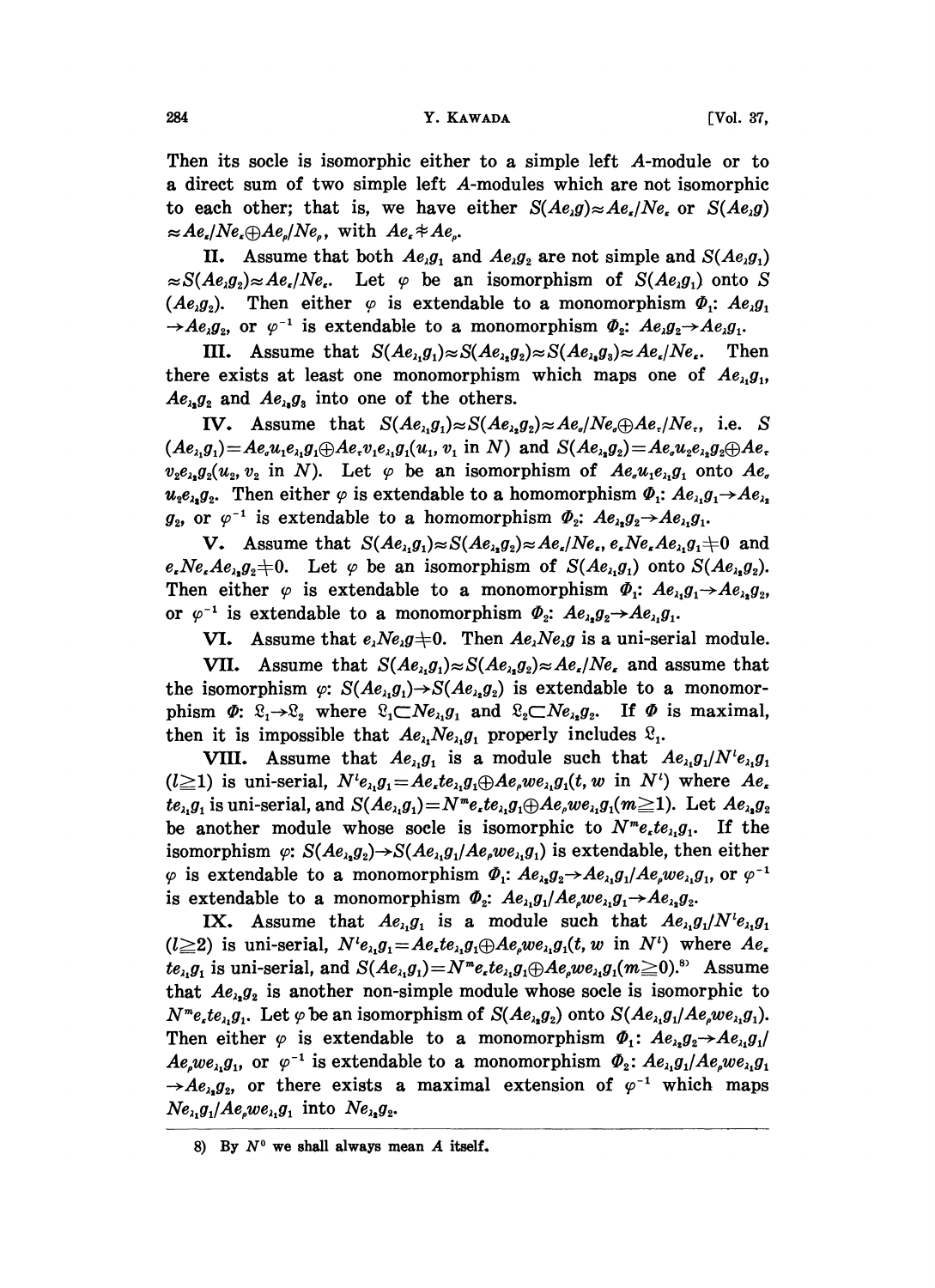**X.** Assume that  $Ae_{\lambda_1}g_1$  is a module such that  $Ne_{\lambda_1}g_1 = Ae_{\lambda_1}te_{\lambda_1}g_1$  $+Ae_{\mu}we_{\lambda_1}g_1(t, w \text{ in } N)$  where  $Ae_{\mu}te_{\lambda_1}g_1$  is uni-serial,  $Ae_{\mu}te_{\lambda_1}g_1 \sim Ae_{\mu}we_{\lambda_1}g_1$  $N_{\ell}^{\infty} = N^{\ell}e_{\ell}te_{\ell}g_{\ell} = Ae_{\ell}ue_{\ell}we_{\ell}g_{\ell} + 0$  ( $m \ge 1$  and u in N), Ne,we,  $g_1 = Ae_{\ell}ue_{\ell}we_{\ell}g_{\ell}$  $\bigoplus$  Ae, ve, we,  $g_1(v \text{ in } N)$  where  $A$ e, vwe,  $g_1$  is uni-serial, and  $S(Ae_{\lambda_1}g_1)$  $A = Ae_{i}uwe_{i,1}a_{1} \oplus N^{k}e_{i}vwe_{i,1}a_{1}$  ( $k \ge 0$ ). Assume that  $Ae_{i,1}a_{2}$  is a non-simple module whose socle is isomorphic to  $N^k e, vwe_{\lambda_1}g_1$ . Let  $\varphi$  be an isomorphism which maps  $S(Ae_{i},g_{i})$  onto  $N^{k}e_{i}$  *owe<sub>i</sub>*,  $g_{1} + Ae_{i}te_{i}$ ,  $g_{1}/Ae_{i}te_{i}$ ,  $g_{1}$  considered as a submodule of  $Ae_{\lambda_1}g_1/Ae_{\lambda_2}te_{\lambda_3}g_1$ . Then  $\varphi$  is extendable; more precisely, either  $\varphi$  is extendable to a monomorphism  $\Phi_1$ :  $Ae_{\lambda_2}g_2$  $\rightarrow$  Ae<sub>i</sub>,g<sub>1</sub>/Ae<sub>i</sub>,te<sub>i</sub>,g<sub>1</sub>, or  $\varphi^{-1}$  is extendable to a monomorphism  $\Phi_2$ : Ae<sub>i</sub>,g<sub>1</sub>/  $Ae_{\lambda}te_{\lambda_1}g_1 \rightarrow Ae_{\lambda_2}g_2.$ 

 $Ae_{i1}g_1/Ae_{i}te_{i1}g_1$ , or  $\varphi^{-1}$  is extendable to a monomorphism  $\varPhi_2$ :  $Ae_{i1}g_1/Ae_{i1}e_{i1}g_1 \rightarrow Ae_{i1}g_2$ .<br> **XI.** Assume that  $Ae_{i}g/N^s e_{i}g$  is uni-serial and  $N^s e_{i}g = Ae_{i}te_{i}g \oplus Ae_{i}$ <br>  $we_{i}g(t, w \text{ in } N^s)$  wh **XI.** Assume that  $Ae_i g/N^3e_i g$  is uni-serial and  $N^3e_i g = Ae_i te_i g \bigoplus Ae_i$  $Ne_{\lambda}te_{\lambda}g=0$  and  $Ne_{\lambda}we_{\lambda}g=0$ , i.e.  $N^*e_{\lambda}g=0$ .

XII. Assume that  $Ae_{\lambda}g/N^{2}e_{\lambda}g$  is uni-serial and  $N^{2}e_{\lambda}g=Ae_{\lambda}te_{\lambda}g$  $\bigoplus$  Ae<sub>a</sub>we<sub>i</sub>g(t, w in N<sup>2</sup>) where e<sub>x</sub>te<sub>i</sub>g  $\neq$ 0 and e<sub>a</sub>we<sub>i</sub>g  $\neq$ 0. Then we have either  $Ne_{\lambda}te_{\lambda}g=0$  or  $Ne_{\lambda}we_{\lambda}g=0$ .

XIII. Assume that  $Ae_{\lambda_1}g_1$  is a uni-serial module and  $S(Ae_{\lambda_1}g_1)$  $=N^{4}e_{\lambda}g_{1}$ . Then it is impossible that there exists a uni-serial module  $Ae_{\lambda_1}g_2$  such that  $Ae_{\lambda_2}g_2 \neq Ne_{\lambda_1}g_1$  but  $Ne_{\lambda_2}g_2 \approx N^2e_{\lambda_1}g_1$ .

XIV. Assume that  $Ae_{\lambda_1}g_1$  is a uni-serial module and  $S(Ae_{\lambda_1}g_1)$  $=N^{3}e_{\lambda_{1}}g_{1}$ . Then it is impossible that there exists a uni-serial module  $Ae_{\lambda_1}g_2$  such that  $Ne_{\lambda_2}g_2 \neq Ne_{\lambda_1}g_1$  but  $N^2e_{\lambda_2}g_2 \approx N^2e_{\lambda_1}g_1$ .

XV. Assume that  $Ae_{i,j}$ ,  $i=1, 2, \dots, n$  ( $n \geq 3$ ), are modules each of which satisfies the following conditions:

(i)  $Ae_{\lambda} * Ae_{\lambda}$  if  $i+j$ .

(ii)  $Ne_{\lambda_i}g_i = Ae_{\lambda_i}te_{\lambda_i}g_i \oplus Ae_{\rho_i}we_{\lambda_i}g_i(t_i, w_i \text{ in } N)$  where  $Ae_{\lambda_i}te_{\lambda_i}g_i$  as well as  $Ae_{\rho}w_{i}e_{\lambda}g_{i}$  is uni-serial.

(iii)  $S(Ae_{\lambda_i}g_i)=Ae_{\sigma_i}u_ie_{\sigma_i}te_{\lambda_i}g_i\oplus Ae_{\sigma_{i+1}}v_ie_{\sigma_i}w_ie_{\lambda_i}g_i(u_i, v_i \text{ in } A)$  where  $Ae_{\sigma_i} \neq Ae_{\sigma_i}$  if  $i < j \leq n$  but  $Ae_{\sigma_i} \approx Ae_{\sigma_{n+1}}$ .

(iv) Homomorphisms  $\varphi_i$ :  $Ae_{i_{i+1}}v_iw_ie_{i_i}g_i \rightarrow Ae_{i_{i+1}}u_{i+1}t_{i+1}e_{i_{i+1}}g_{i+1}, i=1$ ,  $2,\dots, n-1$ , are all restrictedly maximal and  $\varphi_i^{-1}, i=1, 2,\dots, n-1$ , are also restrictedly maximal.

Then there exists at least one i such that either  $\varphi_i$  is extendable to a homomorphism  $\Phi_1$ :  $Ae_{\lambda_i}g_i \rightarrow Ae_{\lambda_i}$ <br>homomorphism  $\Phi_2$ :  $Ae_{\lambda_{i+1}}g_{i+1} \rightarrow Ae_{\lambda_i}g_i$ . to a homomorphism  $\Phi_1: Ae_{\lambda_i}g_i \rightarrow Ae_{\lambda_{i+1}}g_{i+1}$ , or  $\varphi_i^{-1}$  is extendable to a

**XVI.** Assume that  $Ae_{\lambda_i}g_{\lambda_i}$ ,  $i=1, 2, \dots, n$  ( $n\geq 3$ ), are modules each of which satisfies the following conditions:

(i)  $Ae_{\lambda_i} \neq Ae_{\lambda_j}$  if  $i < j \leq n-1$ , but  $Ae_{\lambda_i} \approx Ae_{\lambda_i}$ .

(ii)  $Ne_{\lambda_i}g_i = Ae_{\epsilon_i}t_ie_{\lambda_i}g_i \oplus Ae_{\epsilon_i}w_ie_{\lambda_i}g_i(t_i,w_i)$  in N),  $2 \leq i \leq n-1$ , where  $Ae_{i_1}t_{i_2}e_{i_3}g_i$  as well as  $Ae_{i_1}w_{i_2}g_i$  is uni-serial, but both  $Ae_{i_1}g_1$  and  $Ae_{i_2}g_n$ are non-simple uni-serial modules where  $Ne_{\lambda_1}g_1 = Ae_{\rho_1}w_1e_{\lambda_1}g_1(w_1 \text{ in } N)$ and  $Ne_{\lambda n}g_n = Ae_{\lambda n}t_ne_{\lambda n}g_n(t_n)$  in N).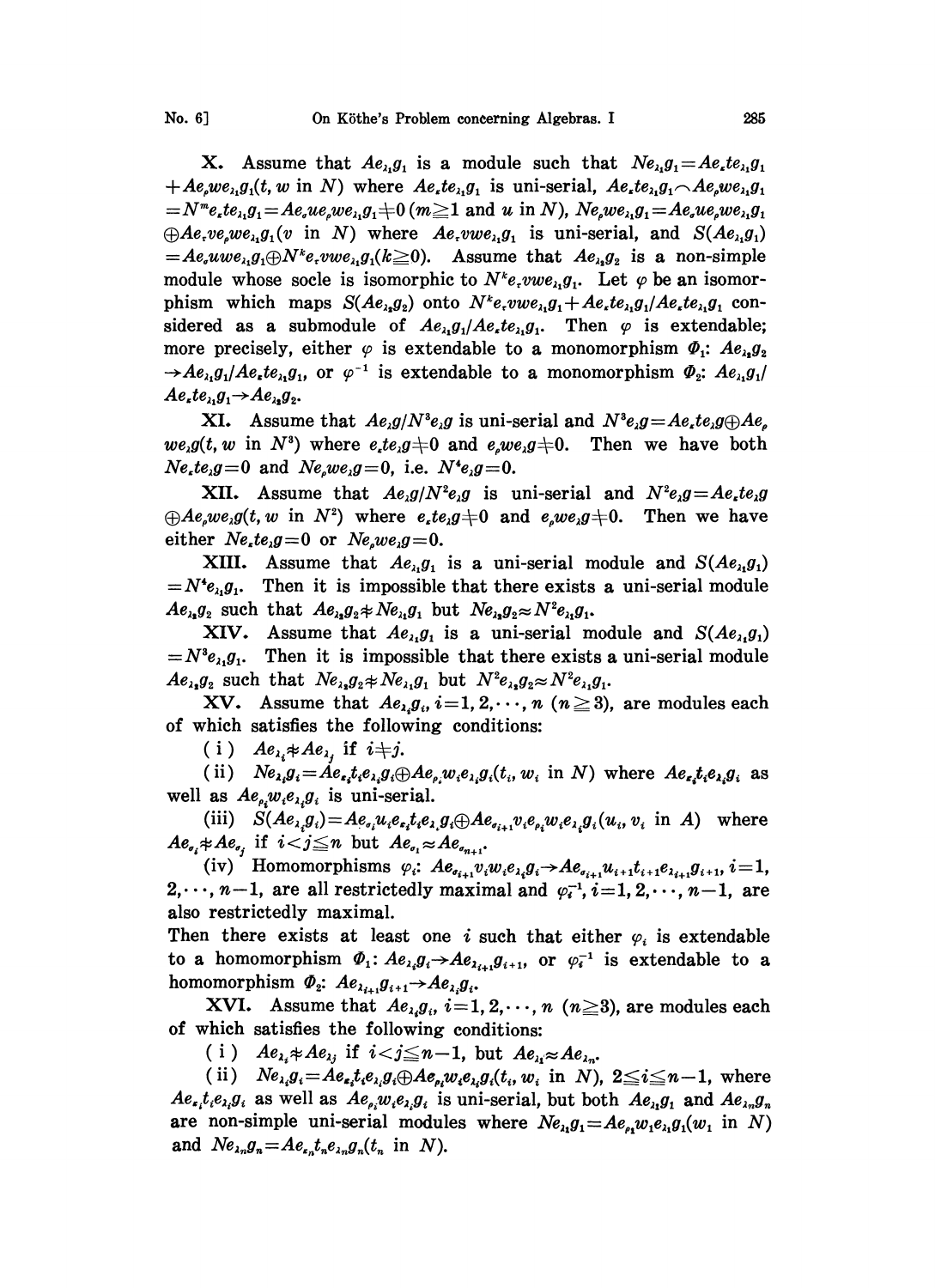(iii)  $S(Ae_{i,j}g_i) = Ae_{i,j}u_ie_{i,j}e_{i,j}g_i \oplus Ae_{i,j}v_ie_{i,j}w_ie_{i,j}g_i(u_i, v_i \text{ in } A), 2 \leq i \leq n$ -1, where  $Ae_{i} * Ae_{i}$  if  $i+j$ , but  $S(Ae_{i}g_{i}) = Ae_{i}v_{i}e_{i}w_{i}e_{i}g_{i}(v_{i} \text{ in } A)$  and  $S(Ae_{\lambda n}g_n)=Ae_{\sigma n}u_ne_{\mu n}t_ne_{\lambda n}g_n(u_n)$  in A).

(iv) Homomorphisms  $\varphi_i$ :  $Ae_{\epsilon_{i+1}}v_iw_ie_{\epsilon_i}g_i \rightarrow Ae_{\epsilon_{i+1}}u_{i+1}t_{i+1}e_{\epsilon_{i+1}}g_{i+1}, i=1, 2, \cdots, n-1$ , are all restrictedly maximal and  $\varphi_i^{-1}$ ,  $i=1, 2, \cdots, n-1$ , are also restrictedly maximal.

Then there exists at least one i such that either  $\varphi_i$  is extendable to a homomorphism  $\Phi_i$ :  $Ae_{\lambda_i}g_i \rightarrow Ae_{\lambda_{i+1}}g_{i+1}$ , or  $\varphi_i^{-1}$  is extendable to a homomorphism  $\Phi_2$ :  $Ae_{\lambda_{i+1}}g_{i+1} \rightarrow Ae_{\lambda_i}g_i$ .

XVII. Assume that  $Ae_{\lambda_1}g_1$  is a module such that  $Ne_{\lambda_1}g_1 = Ae_{\lambda_1}te_{\lambda_1}g_1$  $\oplus Ae_{\mu}we_{\lambda_1}g_1(t, w \text{ in } N)$  where  $Ae_{\lambda_1}e_{\lambda_1}g_1$  is uni-serial,  $Ae_{\lambda_1}te_{\lambda_1}g_1 \sim Ae_{\mu}we_{\lambda_1}g_1$  $N_e = Ne_{\lambda}te_{\lambda_1}g_1 = Ae_{\lambda}ue_{\lambda_2}we_{\lambda_1}g_1 + 0$  (u in N), and  $S(Ae_{\lambda_1}g_1) = Ne_{\lambda}we_{\lambda_1}g_1 = Ae_{\lambda}ue_{\lambda_2}$  $we_{\lambda_1}g_1 \oplus Ae,ve_{\lambda_2}we_{\lambda_1}g_1(v \text{ in } N)$  where  $e, vwe_{\lambda_1}g_1 \neq 0$ . Assume that  $Ae_{\lambda_2}g_2$  is a uni-serial module whose socle is isomorphic to  $Ae_i/Ne_i$ . Let  $\varphi$  be an isomorphism which maps  $S(Ae_{\lambda_2}g_2)$  onto  $Ae_{\lambda_3}w e_{\lambda_1}g_1+Ae_{\lambda_2}w e_{\lambda_3}g_1/Ae_{\lambda_3}w$  $e_{\lambda_1}g_1$  considered as a submodule of  $Ae_{\lambda_1}g_1Ae$ ,  $vw e_{\lambda_1}g_1$ .

Then there exists no maximal extension of  $\varphi^{-1}$  which maps  $Ae_{i}te_{i}g_{1}$  $+Ae$ -vwe<sub> $\lambda_1$ </sub> $g_1/Ae$ -vwe $\lambda_2 g_1$  into  $Ne_{\lambda_2}g_2$ .

 $\varphi^{-1}$  which maps  $Ae_{\iota}te_{\iota_1}g_1$ <br>such that  $Ae_{\iota}g/N^2e_{\iota}g$  is<br><sup>2</sup>),  $Ae_{\iota}te_{\iota}g \frown Ae_{\iota}we_{\iota}g = Ne_{\iota}$ XVIII. Assume that  $Ae_{\lambda}g$  is a module such that  $Ae_{\lambda}g/N^{2}e_{\lambda}g$  is uni-serial,  $N^{2}e_{\mu}g = Ae_{\mu}te_{\mu}g + Ae_{\mu}we_{\mu}g(t, w \text{ in } N^{2}), Ae_{\mu}te_{\mu}g - Ae_{\mu}we_{\mu}g = Ne_{\mu}$  $te_1g = Ae_1we_1we_1g \neq 0$  (u in N), and  $Ne_1we_1g = Ae_1we_1we_1g \oplus Ae_1ve_1we_1g(v)$  in N) where  $Ae, vwe, g$  is uni-serial and  $Ne, uwe, g=0$ . Then  $Ne, vwe, g$  $=0$  holds.

XIX. Assume that  $Ae_{i_1}g_1$  is a module such that  $Ne_{i_1}g_1 = Ae_{i_1}te_{i_1}g_1$  $+Ae_{\mu}we_{\lambda_1}g_1(t, w \text{ in } N), Ae_{\mu}te_{\lambda_1}g_1 \sim Ae_{\mu}we_{\lambda_1}g_1 = Ne_{\mu}te_{\lambda_1}g_1 = Ne_{\mu}we_{\lambda_1}g_1 = Ae_{\mu}ue_{\mu}$  $te_{\lambda_1}g_1(u \text{ in } N)$ , and  $Ne_{\lambda_1}te_{\lambda_1}g_1$  is simple. Assume that  $Ae_{\lambda_1}g_2$  is a uni-serial module whose socle is isomorphic to  $Ne_{i}ue_{i}g_{i}(=S(Ae_{i}g_{i}))$ . Let  $\varphi$  be an isomorphism of  $S(Ae_{\lambda_1}g_1)$  onto  $S(Ae_{\lambda_2}g_2)$ . Then there exists no maximal extension of  $\varphi$  which maps  $Ae_{i}te_{i_1}g_1$  into  $N^2e_{i_2}g_2$ .

3. Statement of the results, II. Throughout this paper, for a ring A we shall denote by  $A^{\circ}$  the basic ring of A, by  $e_i, e_a, e_a, \cdots$ the primitive idempotents of  $A$ , and by  $e$  the unit of  $A^\circ$  respectively.

In case there exists a duality between the category of all finitely generated left A-modules and that of all finitely generated right A-modules (this is certainly the case if A is an algebra or <sup>a</sup> commutative ring (cf. K. Morita  $[4]$ )), the condition (a\*) in §2 is equivalent to the condition (b) below:

(b) The socle of every finitely generated indecomposable left A-module is homomorphic to A.

Now we consider the following conditions  $(a^{\circ})$  and  $(b^{\circ})$  in place of  $(a)$  and  $(b)$ :

 $(a^{\circ})$  Every finitely generated indecomposable left A-module is homomorphic to Ae.